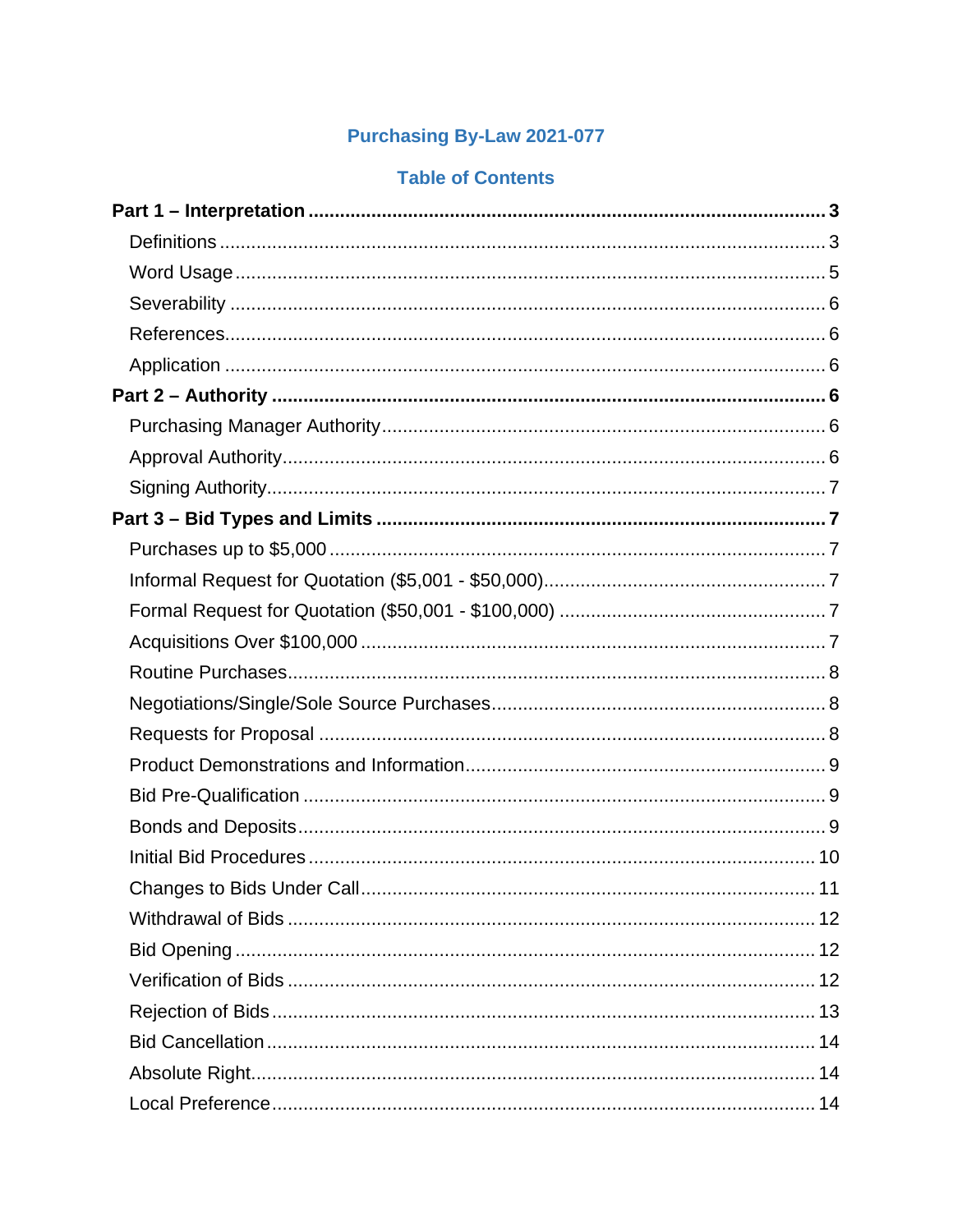| Approval Limits and Reporting (Excluding Consulting and Professional Services)  15 |
|------------------------------------------------------------------------------------|
|                                                                                    |
| Consulting and Professional Services (Excluding Schedule "A" Exemptions) 15        |
|                                                                                    |
|                                                                                    |
|                                                                                    |
|                                                                                    |
|                                                                                    |
|                                                                                    |
|                                                                                    |
|                                                                                    |
|                                                                                    |
|                                                                                    |
|                                                                                    |
|                                                                                    |
|                                                                                    |
|                                                                                    |
|                                                                                    |
|                                                                                    |
|                                                                                    |
|                                                                                    |
|                                                                                    |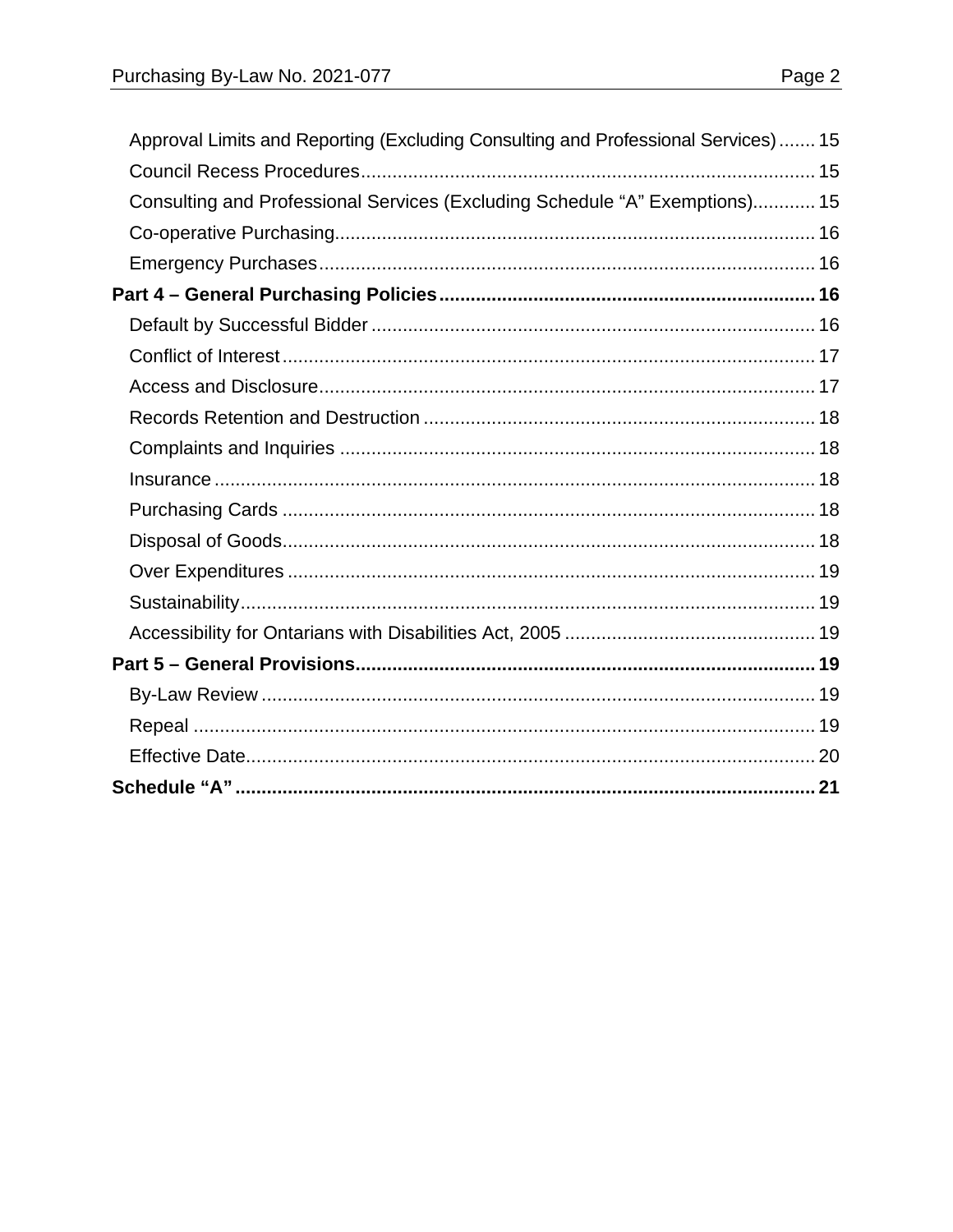If this information is required in an alternate format, please contact the Accessibility Co-ordinator at 905-623-3379 ext. 2131

## The Corporation of the Municipality of Clarington

## By-law 2021-077

Being a by-law to provide policies and procedures for the procurement of goods and services.

WHEREAS pursuant to section 270 of the *Municipal Act, 2001*, the Corporation is required to establish and maintain policies with respect to its procurement of goods and services;

WHEREAS the Corporation wishes to procure goods and services in the most efficient and cost effective manner possible; and

WHEREAS the Corporation is committed to ensuring that its procurement policies and procedures are fair, open and transparent.

NOW THEREFORE the Corporation of the Municipality of Clarington hereby enacts as follows:

## **Part 1 – Interpretation**

## <span id="page-2-1"></span><span id="page-2-0"></span>**Definitions**

1. In this by-law,

"Acquisition" means the purchase of a Good and/or Service for use on a permanent or temporary basis;

**"**Bid" means a Proposal, Quotation or Tender;

**"**Bidder" is a Person who responds to a Bid Solicitation;

"Bid Solicitation" means a request by the Corporation for Bids for the provision of Goods and/or Services through an RFP, RFQ or RFT;

"CAO" means the Chief Administrative Officer of the Corporation or a designate;

"Clerk" means the Municipal Clerk of the Corporation or a designate;

"Committee" means the General Government Committee of Council;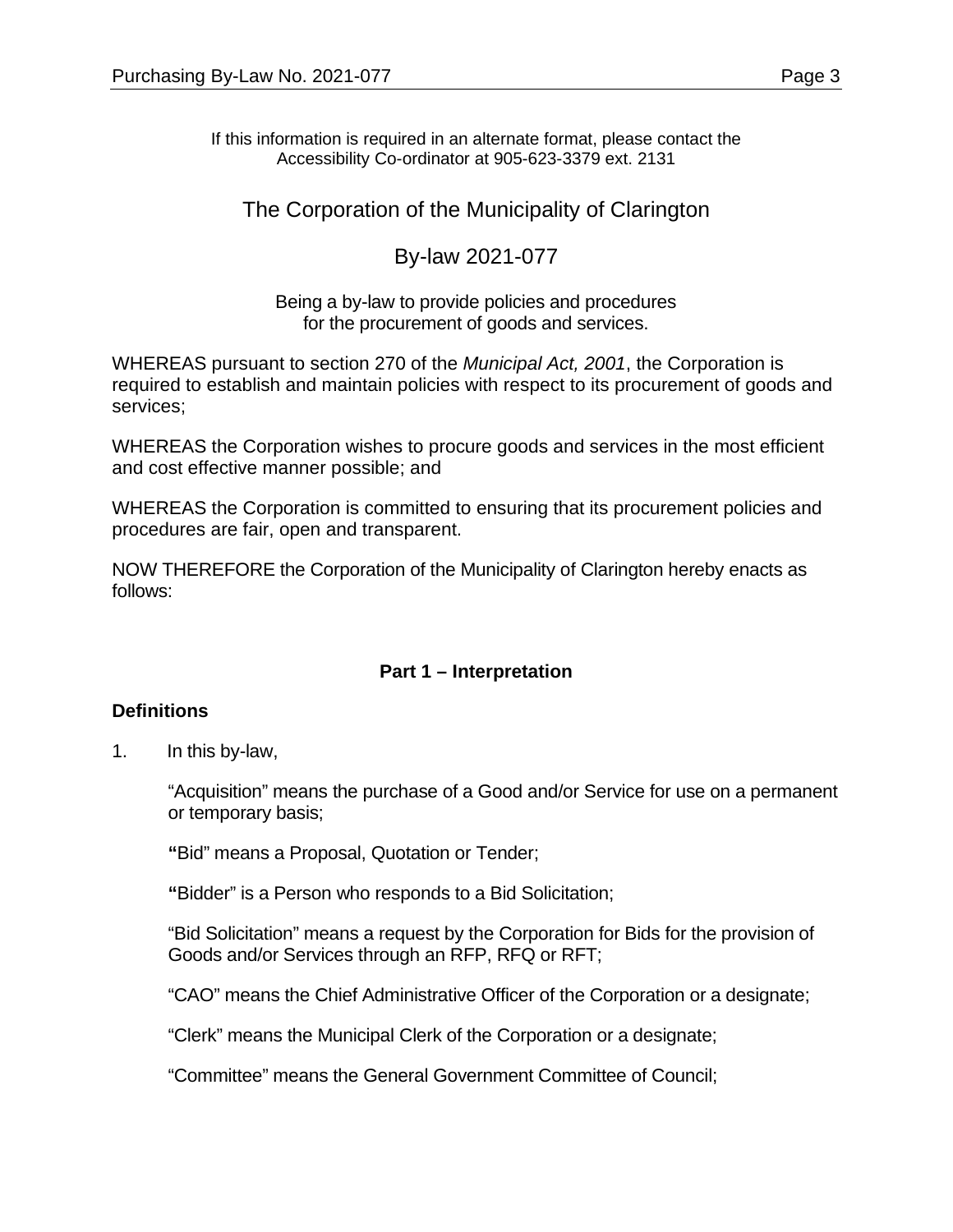"Consulting and Professional Services" means services provided by architects, engineers, designers, environmental consultants, surveyors, management and financial consultants, bankers, auditors, brokers, soil consultants, real estate appraisers, Ontario land surveyors, web designers or any other consultant or professional, but does not include any consulting and professional services referred to in Schedule "A";

"Corporation" means The Corporation of the Municipality of Clarington;

"Cost" means the actual cost of an Acquisition excluding taxes;

"Contract" means an agreement between two or more Persons, one of whom is the Corporation;

"Council" means the Council of the Corporation;

"Department" means a Department of the Corporation identified on the annual organization charts and reflected in the prevailing budget;

"Department Head" means the Director of one of the Departments or a designate;

"Disqualified Bidder" means a Bidder that has provided unsatisfactory Goods and/or Services to the Corporation and consequently had a Contract terminated or been notified by the Purchasing Manager that they are not eligible to submit a Bid;

"Expression of Interest" or "EOI" means general market research used prior to a Bid Solicitation to determine if there is an interest in a proposed Acquisition;

"Goods and/or Services" means any goods and/or services required by the Corporation other than goods and/or services listed in Schedule "A";

"Local Board" means a local board (as that term is defined in the *Municipal Act, 2001*) of the Corporation;

"Person" includes an individual, association, firm, partnership, corporation, union, trust, organization, trustee or agent, and their heirs, executors, administrators, successors and assigns;

"Proposal" means an offer from a Bidder made in response to an RFP;

"Purchase Order" means a Contract or a written acceptance of a Proposal, issued on forms prescribed by the Purchasing Manager;

"Purchasing Manager" means the Purchasing Manager of the Corporation or a designate;

"Quotation" means an offer from a Bidder made in response to an RFQ;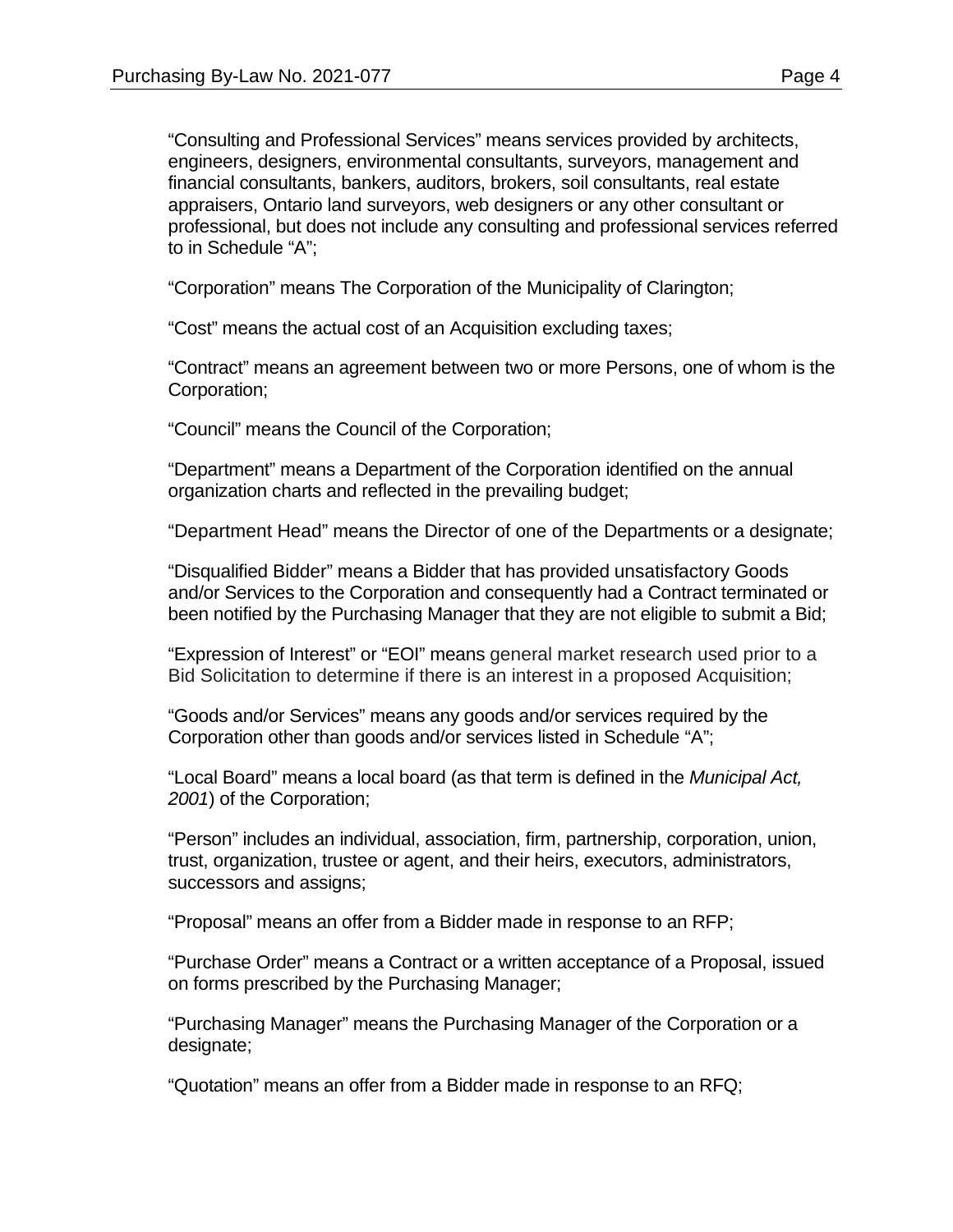"Request for Proposal" or "RFP" is a form of Bid Solicitation in which the Corporation invites one or more potential suppliers to submit proposals with respect to the supply of particular Goods and/or Services, which the Purchasing Manager in consultation with the Department Head, determines may be dependent upon nonprice factors and may require negotiations between a Bidder and the Corporation before a Contract is made between them;

"Request for Quotation" or "RFQ" is a form of Bid Solicitation in which the Corporation requests either informal quotations or formal quotations;

"Request for Tender" or "RFT" is a form of Bid Solicitation in which the Corporation publishes the specifications, terms, conditions and details concerning a proposed Contract, and invites or advertises prospective Bidders to submit Tenders;

"Responsive and Responsible Bidder" is a Person responding to a Bid Solicitation who complies with its provisions and who can reasonably be expected to provide satisfactory performance of a proposed Contract based on reputation, references, performance on previous contracts, and proof of sufficient financial and other resources;

"Single Source Purchase" means a non-competitive purchase where there are other suppliers of the product or service available, however, for reasons such as emergency, proprietary, matching existing equipment, health and safety concerns, time constraints, etc., the purchase is sourced to a specific vendor;

"Sole Source Purchase" means a non-competitive purchase where there is only one supplier of the product or services and as a result a competitive quotation process is not possible;

"Tender" means an offer received from a Bidder in response to an RFT;

"Treasurer" means the Director of Financial Services/Treasurer of the Corporation or a designate; and

"Weighted Evaluation Criteria" means criteria that are taken into account when evaluating Proposals including qualitative, technical and pricing considerations.

#### <span id="page-4-0"></span>**Word Usage**

- 2. This by-law shall be read with all changes in gender or number as the context may require.
- 3. A grammatical variation of a defined word or expression has a corresponding meaning.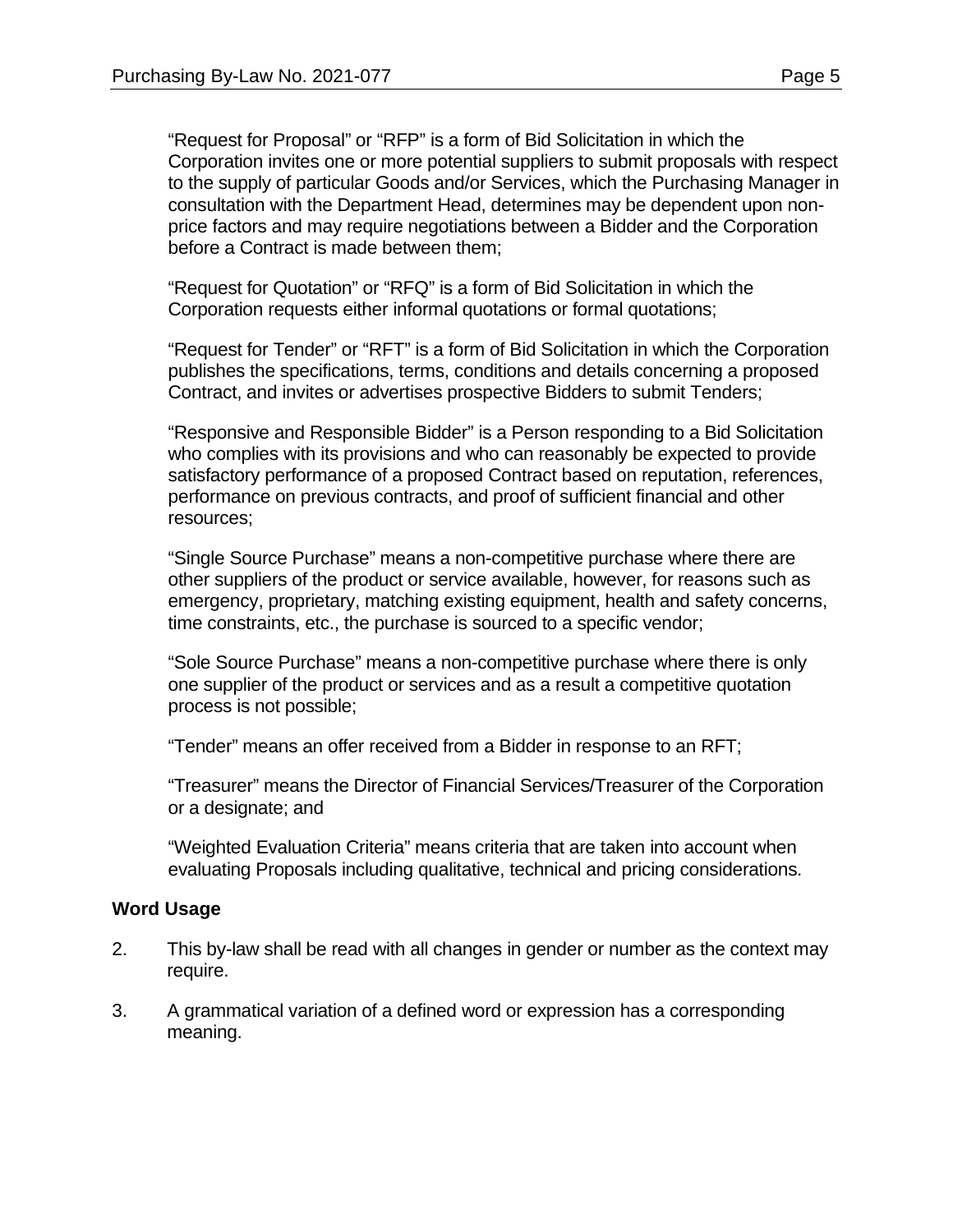## <span id="page-5-0"></span>**Severability**

4. Should any section or part of this by-law be held by a Court of competent jurisdiction to be invalid, the remainder of this by-law shall not be affected.

## <span id="page-5-1"></span>**References**

- 5. In this by-law, reference to any Act, By-law or Policy is reference to that Act, Bylaw or Policy as it is amended or re-enacted from time to time.
- 6. Schedule "A" (Exempt Goods and/or Services) is attached to and forms part of this by-law.
- 7. All references to dollar figures are Canadian dollars.
- 8. Unless otherwise specified, reference in this by-law to a clause, section or Schedule is to a clause, section or Schedule in this by-law.

## <span id="page-5-2"></span>**Application**

- 9. This by-law shall not apply to the acquisition of any interests in real property. Such matters shall be governed by By-Law 2011-011 and subsequent by-law.
- 10. This by-law shall not apply to the Acquisition of any Goods and/or Services listed in Schedule "A".

## **Part 2 – Authority**

#### <span id="page-5-4"></span><span id="page-5-3"></span>**Purchasing Manager Authority**

- 11. The Purchasing Manager shall have the authority to act as agent of the Corporation for the purpose of acquiring all Goods and/or Services required by the Corporation.
- 12. The Purchasing Manager shall determine the method of Acquisition having regard to the nature, importance or urgency associated with the purchase requisition, subject to the general trade practice, market conditions and the provisions of this by-law.

#### <span id="page-5-5"></span>**Approval Authority**

13. No employee of the Corporation shall have the authority to make or approve an Acquisition or award a Contract for any Good and/or Service unless funds for such Acquisition have been allocated in a budget approved by Council. If a recommended Bid is in excess of an approved budget limit but within the approval limits of this by-law, the Treasurer, after consultation with the Department Head, must approve the source of additional funding.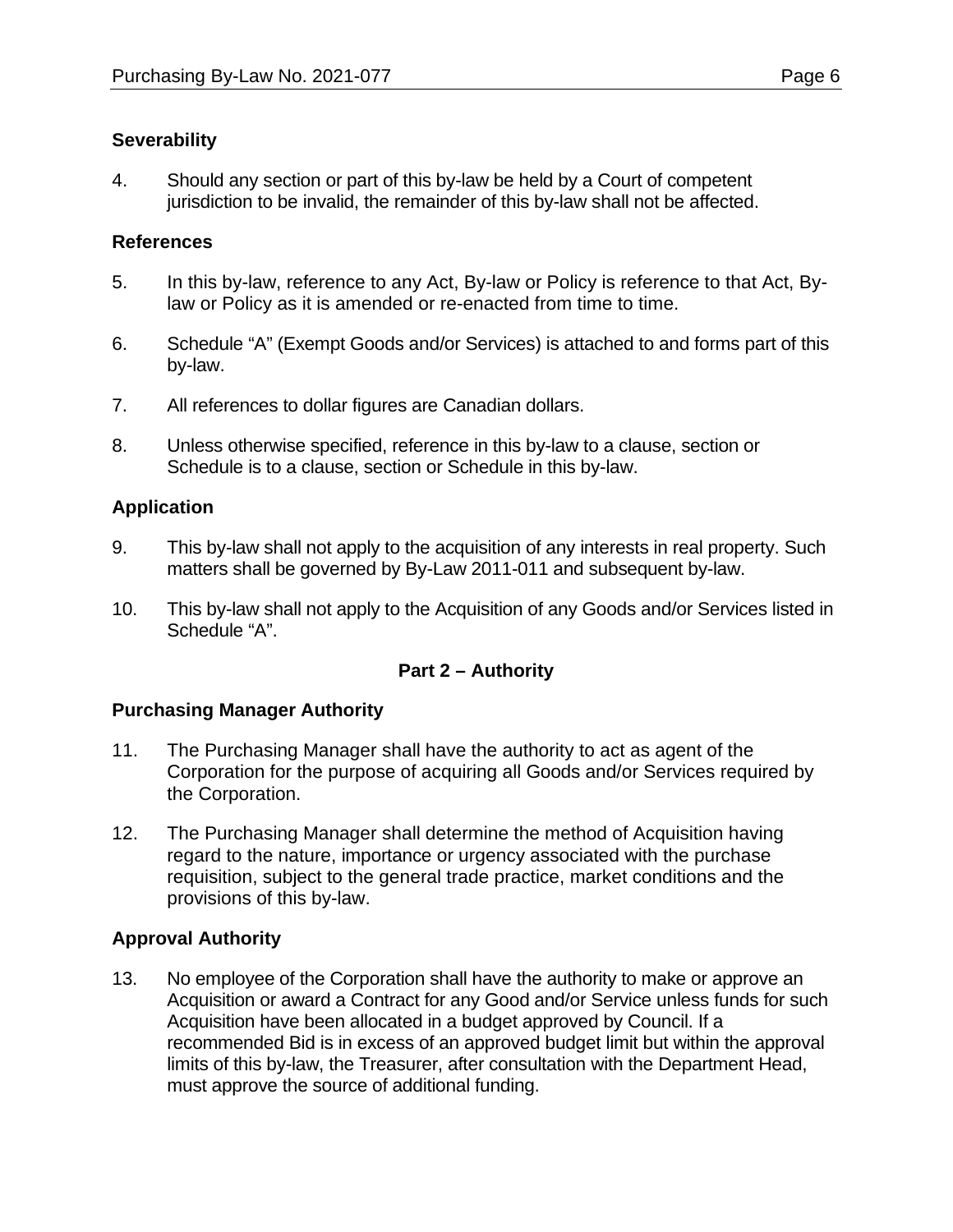14. Contracts shall not be split so as to circumvent the established method of purchase or the approval limits imposed by this by-law unless, in the opinion of the Purchasing Manager, after consultation with the Department Head, if it is deemed advantageous to acquire components of a major project through separate Contracts.

## <span id="page-6-0"></span>**Signing Authority**

15. Authority to make or approve an Acquisition or award a Contract for any Good and/or Service includes the power to sign all documents necessary to effect the Acquisition. Where a Department Head or the CAO has the authority to sign a Contract, the Purchasing Manager may sign on their behalf.

## **Part 3 – Bid Types and Limits**

## <span id="page-6-2"></span><span id="page-6-1"></span>**Purchases Up to \$5,000**

16. Goods and/or Services not exceeding a Cost of \$5,000, (excluding computers, software, computer accessories and cell phones) do not require the submission of a Purchase Order (unless one is required by the vendor) and may be purchased by individual Departments as required at the lowest available Cost. However, if a term order or another form of Contract is established, then the Department must purchase from the Contract vendor. Computers, software, computer accessories and cell phones must be ordered in coordination with IT Services, using a Purchase Order.

#### <span id="page-6-3"></span>**Informal Request for Quotation (\$5,001 - \$50,000)**

17. The Purchasing Manager shall have the authority to make Acquisitions for which the Cost is between \$5,001 up to a maximum of \$50,000 at the lowest available Cost, provided a minimum of three Quotations have been received where they are reasonably required and possible to obtain.

#### <span id="page-6-4"></span>**Formal Request for Quotation (\$50,001 - \$100,000)**

18. The Purchasing Manager shall have the authority to make Acquisitions for which the Cost is between \$50,001 up to a maximum of \$100,000 at the lowest available Cost, provided where they are reasonably required and possible to obtain, at least three formal Quotations have been received and the lowest Responsive and Responsible Bid received is acceptable.

## <span id="page-6-5"></span>**Acquisitions Over \$100,000**

19. Subject to sections 20, 21 and 23, Acquisitions that are anticipated to have a Cost in excess of \$100,000 shall be made through an RFT.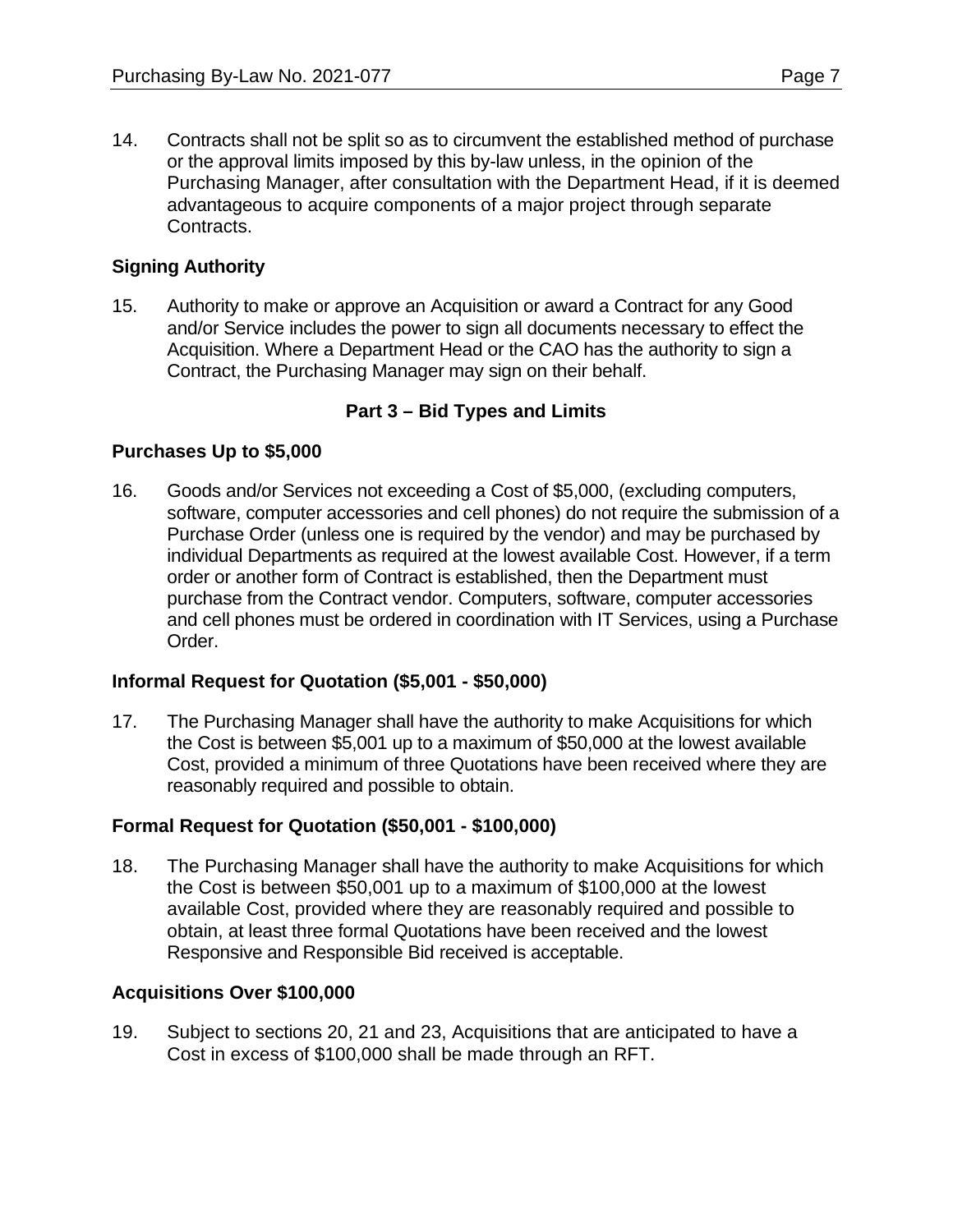## <span id="page-7-0"></span>**Routine Purchases**

20. Where, in the opinion of the Purchasing Manager in consultation with the Department Head, a proposed Acquisition is of a routine and repetitive nature, the Purchasing Manager may obtain written Bids from suppliers and a Contract may be awarded.

## <span id="page-7-1"></span>**Negotiations/Single/Sole Source Purchases**

- 21. In place of a Bid Solicitation, Goods and/or Services may be purchased through negotiation, Single or Sole Source purchases where, in the opinion of the Purchasing Manager in consultation with the Department Head,
	- (a) the sources of supply are restricted to the extent that there is no effective price competition;
	- (b) the purchase involves Goods and/or Services,
		- (i) that are in short supply due to market conditions;
		- (ii) for which there is no reasonable substitute or competitive product; or
		- (iii) for which compatibility with an existing product/services is the overriding consideration.
	- (c) the purchase involves specialized preassembled goods;
	- (d) the Bid from the lowest Responsive and Responsible Bidder substantially exceeds the estimated Cost;
	- (e) no Bid from a Responsive and Responsible Bidder is received and it is impractical to issue another Bid Solicitation;
	- (f) the extension or reinstatement of an existing Contract would prove most cost-effective or beneficial to the Corporation;
	- (g) the terms and conditions of a Proposal provide for negotiation with the selected Bidder; or
	- (h) Council has specifically authorized an Acquisition through negotiation.
- 22. In the case of a Contract for a construction project, negotiations shall be conducted in accordance with the Canadian Construction Documents Committee (CCDC) Document 23 published by the Canadian Construction Association where expressly required by the provisions of an RFT.

## <span id="page-7-2"></span>**Requests for Proposal**

23. Irrespective of the anticipated Cost, where the Purchasing Manager in consultation with the Department Head determines that a proposed Acquisition involves unique or complicated circumstances, the Acquisition may be made through the use of an RFP.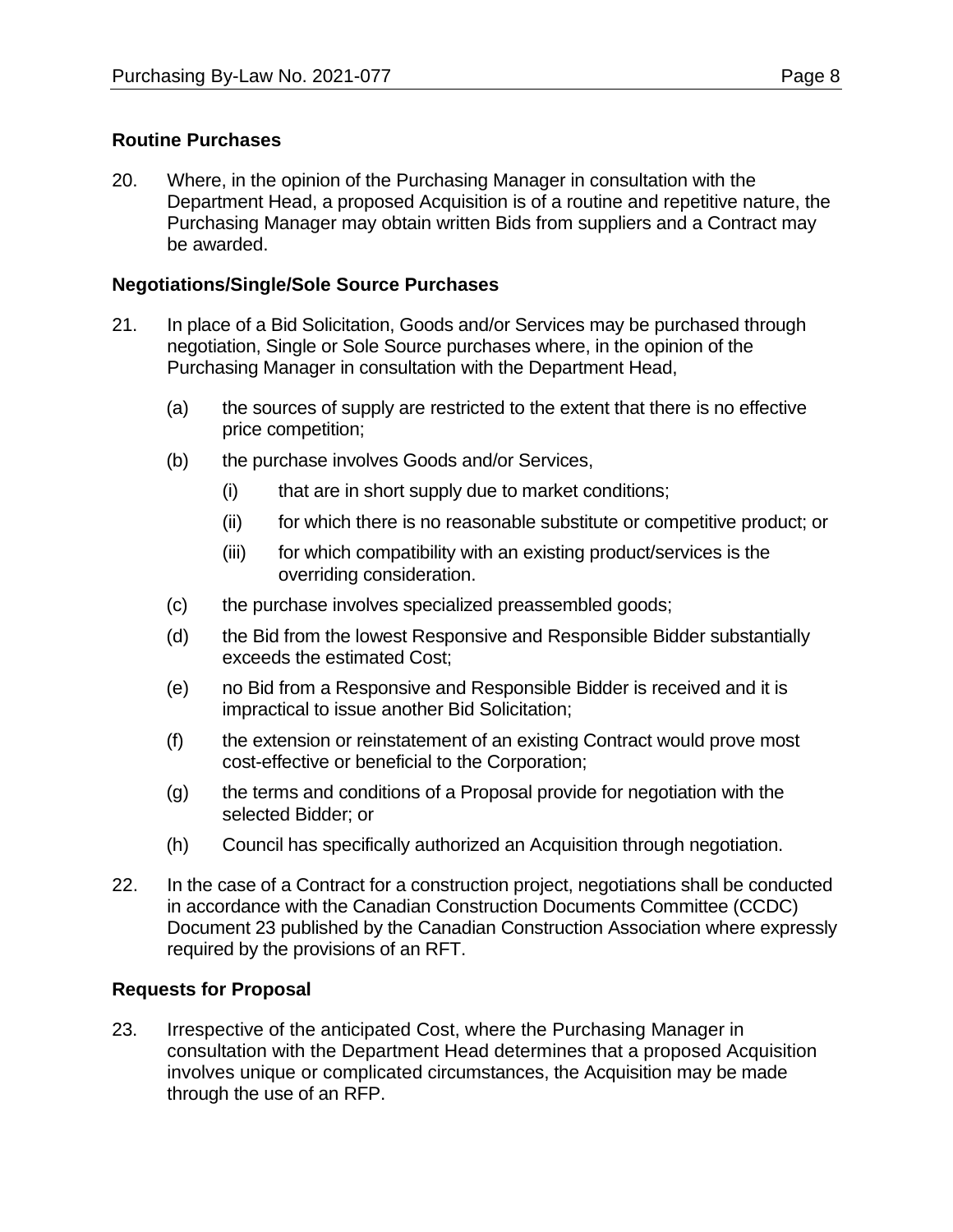- 24. (1) In this section, "Two Envelope Method" means a procurement process in which,
	- (a) a Bid is submitted in two separate envelopes, the first of which contains technical and qualitative information and the second of which contains price information; and
	- (b) Weighted Evaluation Criteria are applied and the second envelope is opened only if the first envelope shows the Bidder to be qualified.
	- (2) The Purchasing Manager, in consultation with the Department Head, may use an RFP process that utilizes a Two Envelope Method.
- 25. RFPs may be called by public advertisement or invitation to specific Bidders.
- 26. All RFPs shall be submitted in the prescribed manner and delivered to the Purchasing Manager.
- 27. It is the Corporation's general policy to select the Proposal that best meets the requirements of the RFP based on Weighted Evaluation Criteria.

#### <span id="page-8-0"></span>**Product Demonstrations and Information**

- 28. No requests for prices or demonstrations for approved projects or programs above \$5,000 shall be made without prior consultation with the Purchasing Manager.
- 29. Requests on behalf of the Corporation may be made by Department Heads for informal non-binding product and technical information, catalogues and price lists. Each Department Head shall provide the Purchasing Manager with such data, specification details and information relating to a proposed Acquisition, including the Corporation's approved budget prices. The Purchasing Manager shall obtain all binding or estimated prices provided by potential Bidders.

#### <span id="page-8-1"></span>**Bid Pre-Qualification**

30. (1) In this section, "Pre-qualification" means a procedure whereby a prospective Bidder satisfies the Corporation that it is capable of supplying a particular Good and/or Service as a condition of being allowed to submit a Bid.

(2) If, in the opinion of the Purchasing Manager, Pre-qualification is required, the Contract, if awarded at all, must be awarded to the lowest Responsive and Responsible Bidder who has been pre-qualified.

#### <span id="page-8-2"></span>**Bonds and Deposits**

31. All Bid deposits required as part of any Bid Solicitation shall be provided by certified cheque, bank draft or money order made payable to "The Corporation of the Municipality of Clarington". Bid bonds, including electronic bond, shall be issued by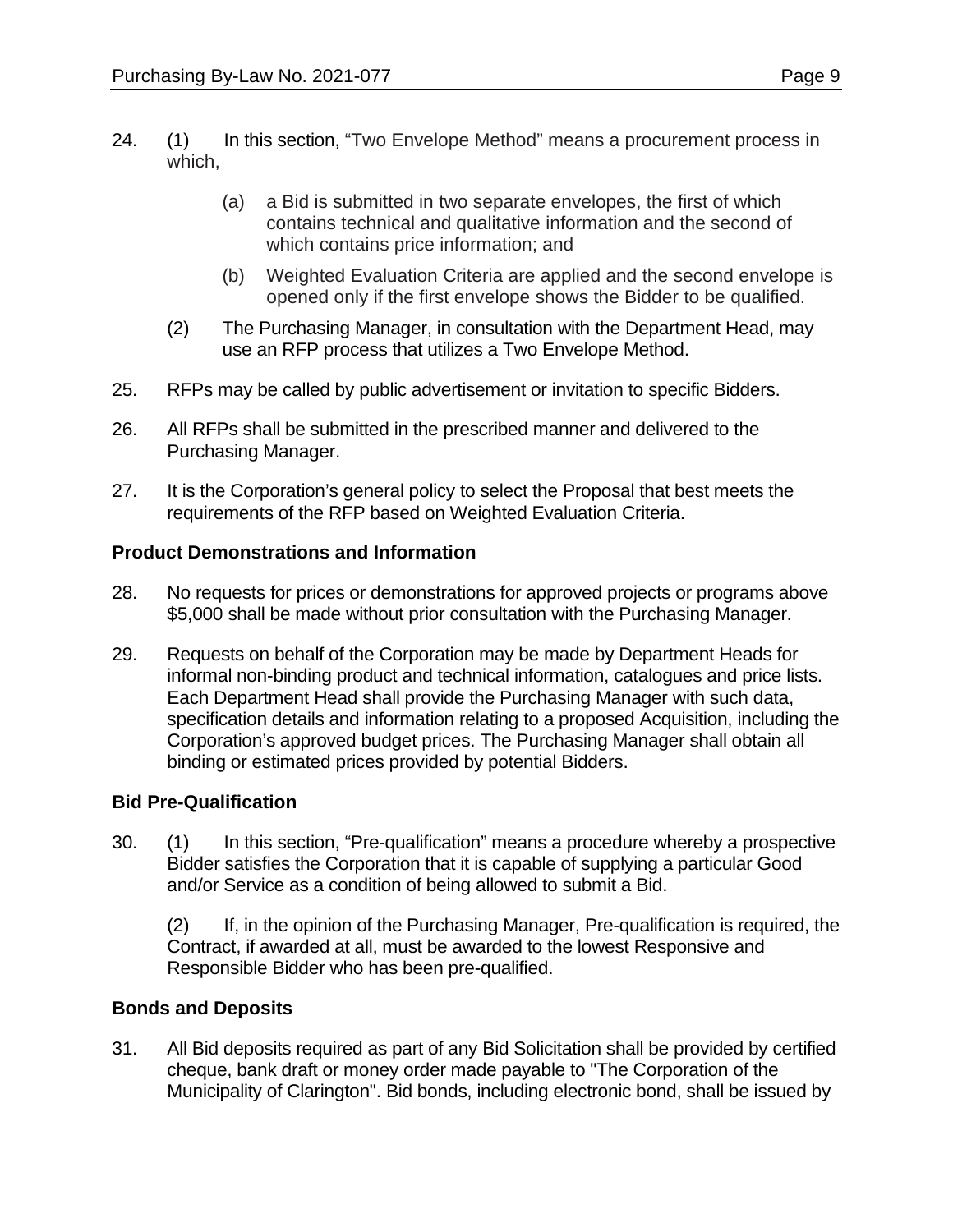a licensed surety company authorized to carry on business in Ontario, and shall be in an amount and in a form satisfactory to the Corporation. Bid deposits shall be submitted in accordance with the following schedule, unless otherwise specified in the Bid Solicitation:

| Minimum Bid Deposit Required |
|------------------------------|
| \$1,000                      |
| \$2,000                      |
| \$5,000                      |
| \$10,000                     |
| \$25,000                     |
| \$50,000                     |
| \$100,000                    |
| \$200,000                    |
|                              |

- 32. When the deposit of a performance bond and/or labour and material payment bond is a requirement of a Bid Solicitation, such bonds shall be,
	- (a) in the amounts specified in the Bid documents;
	- (b) issued by a licensed surety company authorized to carry on business in Ontario;
	- (c) in a form approved by the Corporation; and
	- (d) delivered by the Bidder to the Purchasing Manager prior to execution of the Contract.
- 33. Following the award of a Contract, all deposits that are in the form of certified cheques or money orders, except for the deposits supplied by the successful and next to successful Bidders in the case of a Contract award, shall be returned to the unsuccessful Bidders. Retained Bid deposits shall be held until the Contract is executed by the Corporation, unless otherwise determined by the Purchasing Manager.
- 34. Following the cancellation of a Bid Solicitation, all deposits shall be returned to the Bidders.
- 35. If a successful Bidder fails to enter into a Contract, the Bid deposit shall be forfeited to the Corporation. If a Bid bond is deposited, it may be called by the Treasurer and the amount of money thereby obtained shall be forfeited to the Corporation.

#### <span id="page-9-0"></span>**Initial Bid Procedures**

36. If required, Bid Solicitations shall be advertised in the method deemed most appropriate by the Purchasing Manager which may include, but shall not be limited to periodicals, newspapers and/or websites.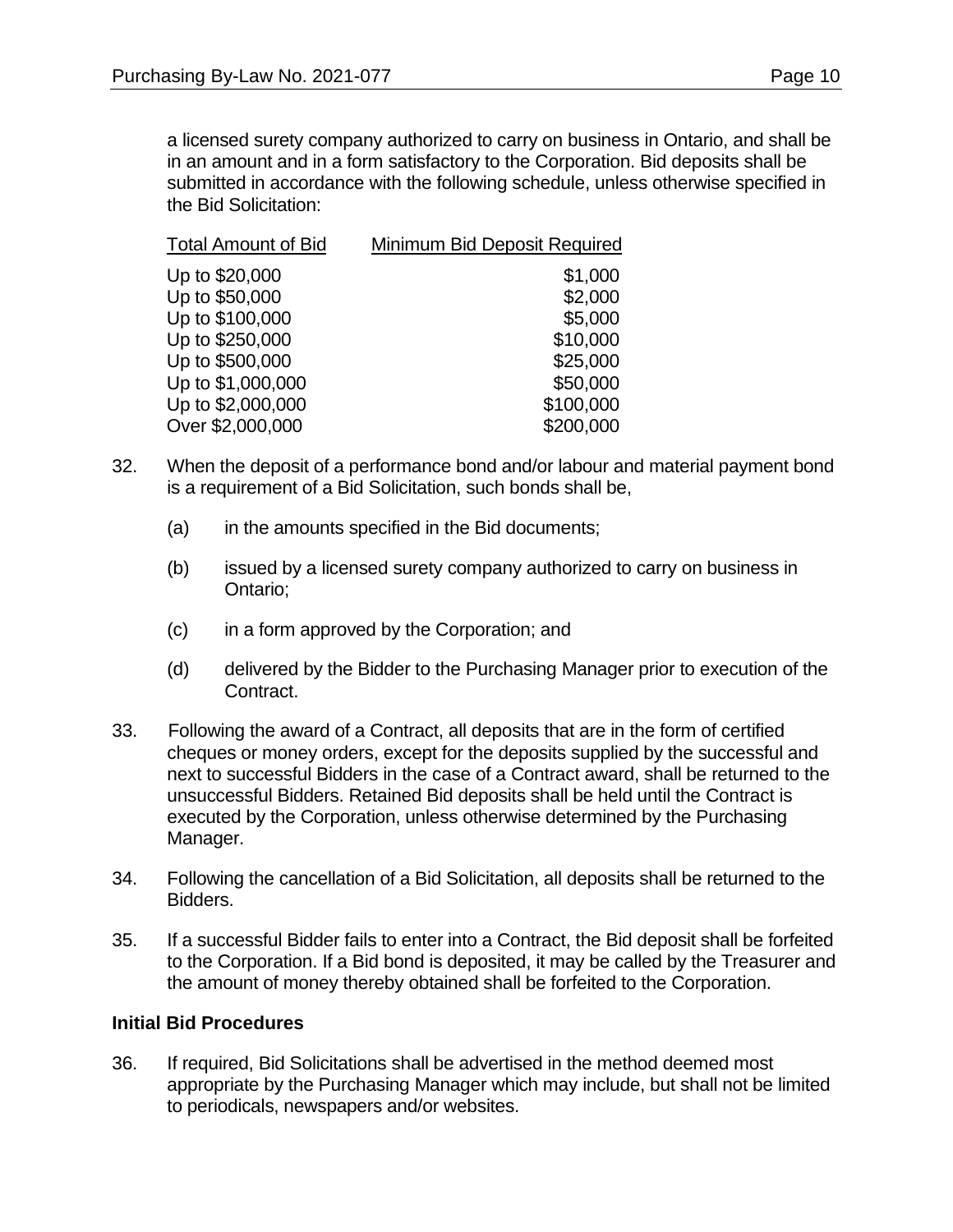- 37. All closing times shall be established by the Purchasing Manager.
- 38. The Purchasing Manager shall make the bid document available to all prospective Bidders through an electronic process.
- 39. Where a fee is required for Bid documents, prospective bidders shall be required to pay for the bid document in the manner stipulated in the call document.

## **List of Registered Bidders**

40. Contact information of all prospective Bidders who have obtained or who have requested the material set out in Section 38 shall be recorded in order to facilitate distribution of addenda when necessary to change or cancel a Bid under call**.**

## <span id="page-10-0"></span>**Changes to Bids under Call**

- 41. Interpretations of, or qualifications or changes to, a Bid Solicitation shall be made in the form of a written addendum. Addenda shall be necessary to revise, delete, substitute or add to a Bid under call. The Purchasing Manager shall approve the issuance of any addendum or the cancellation of a Bid Solicitation.
- 42. A copy of each addendum or a notice of posting of each addendum shall be forwarded to registered Bidders by electronic means and posted on the Corporation's website.
- 43. Where an addendum is released after the receipt of one or more Bids which, in the opinion of the Purchasing Manager, may affect a Bid, all Bids received prior to the Bid closing may be withdrawn.
- 44. The Purchasing Manager in consultation with the Department Head may cancel a Bid Solicitation either before or after Bids are opened. The procedure for the notification to Bidders set out in section 42 shall apply to a notice of cancellation. If a Bid is cancelled prior to opening, all Bids received after cancellation shall be rejected.

#### **Formal Bid Submissions**

- 45. The Purchasing Manager shall,
	- (a) record time and date of all Bids received, in an appropriate manner;
	- (b) refuse to accept any Bid from a Disqualified Bidder;
	- (c) record all accepted Bids;
	- (d) maintain safe control of all accepted bids until needed; and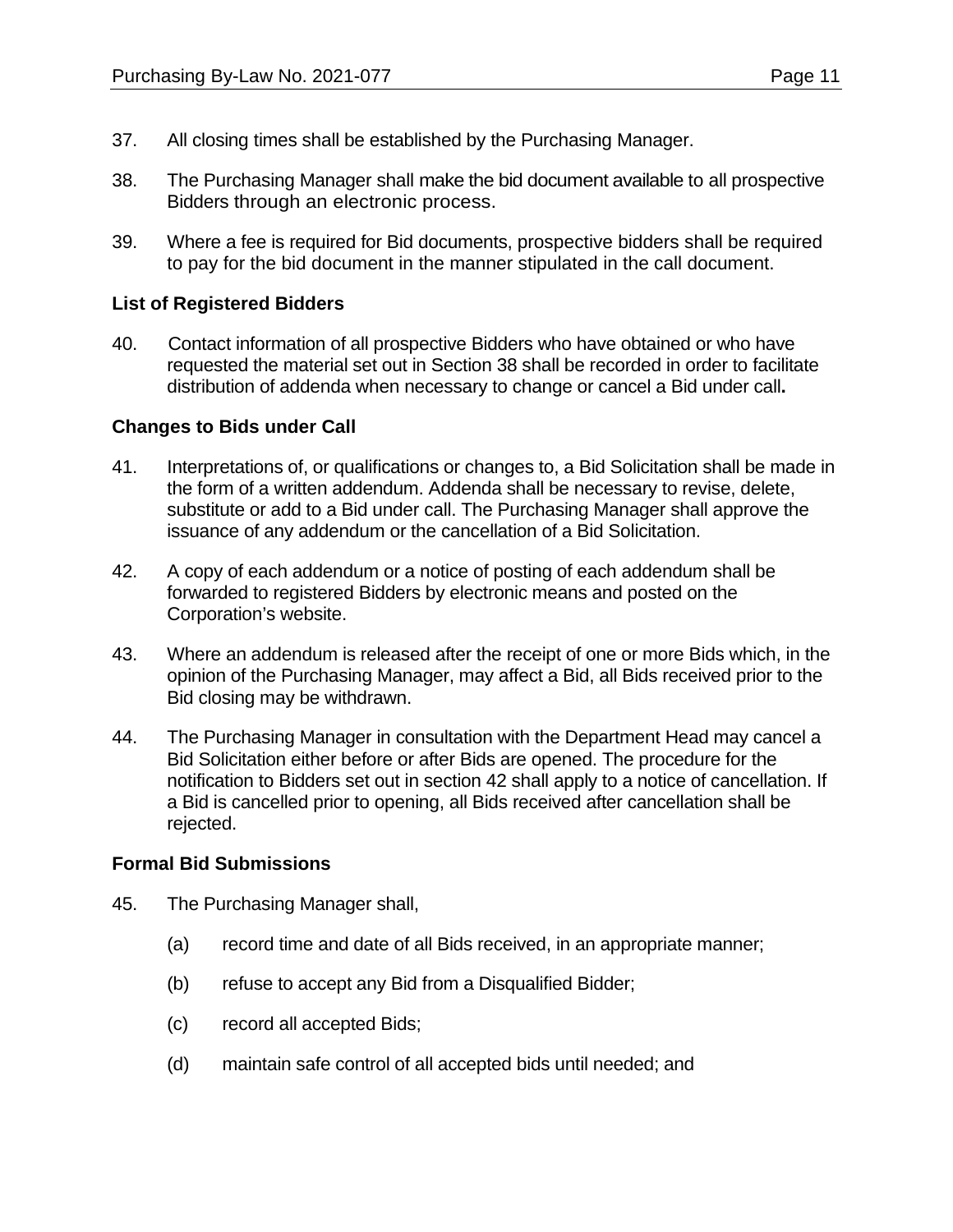#### <span id="page-11-0"></span>**Withdrawal of Bids**

46. A Bid can only be withdrawn prior to the close of Bids, as stipulated in the bid documents. Requests to withdraw received following the close of Bids shall not be accepted.

#### <span id="page-11-1"></span>**Bid Opening**

- 47. Unless otherwise stated, all Bids shall be opened by the Purchasing Manager and results posted publicly on the Municipality's website
- 48. All Bids shall be checked to determine that each Bidder has submitted one Bid only. Should more than one Bid be submitted, and no withdrawal notice has been received, the Bid with the latest time stamp shown shall be deemed to have superseded the earlier Bid and the Bidder shall be bound by the contents of the more recent Bid. If surety bonds are required to be submitted with the Bid at the time of closing, and the Bidder has included the required surety bonds with the first bid, the surety bonds may be deemed applicable to the Bid submitted with the second bid received.
- 49. Any Bid that does not appear on initial examination by the Purchasing Manager to satisfy the requirements of this by-law shall be deemed an "Improper Bid", but shall nonetheless be subject to further examination to determine whether it should be rejected pursuant to sections 51, 52 and 53.

#### <span id="page-11-2"></span>**Verification of Bids**

- 50. Every Bid submitted shall be checked by the Purchasing Manager who shall ensure that,
	- (a) it complies with the Bid Solicitation requirements;
	- (b) unit prices have been correctly extended;
	- (c) extensions have been correctly totalled; and
	- (d) applicable taxes have been calculated correctly.
- 51. Any extension errors, addition errors or incorrect tax calculations may be corrected provided that the Purchasing Manager is satisfied that it is a bona fide error, and not a price revision.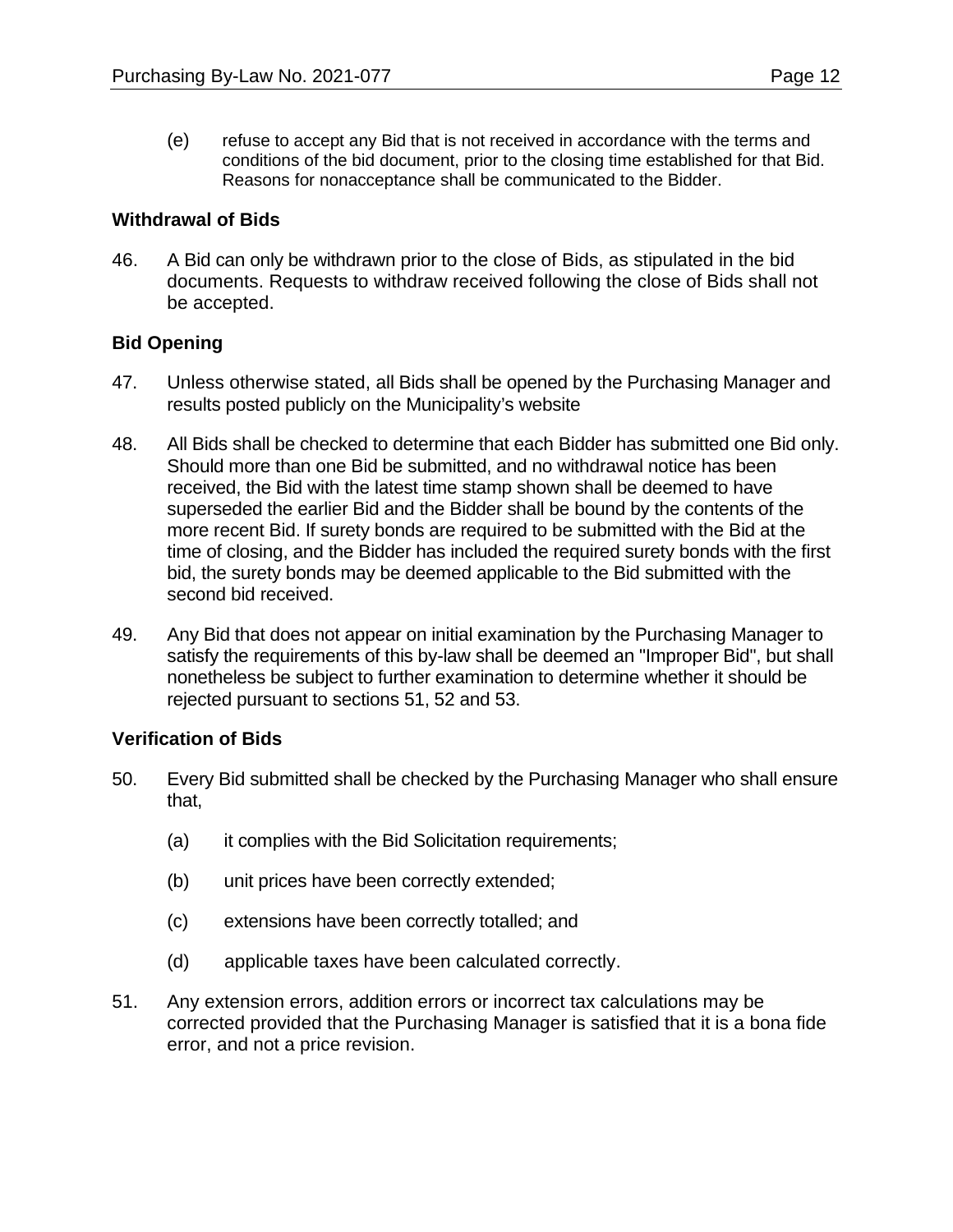## <span id="page-12-0"></span>**Rejection of Bids**

- 52. After Bid opening, the Purchasing Manager shall reject any Bid from a Bidder who did not attend a mandatory pre-Bid meeting.
- 53. After Bid opening, the Purchasing Manager may accept or waive a minor and inconsequential irregularity, or where reasonable to do so, the Purchasing Manager may, as a condition of Bid acceptance, request a Bidder to correct a minor and inconsequential irregularity with no change in Bid price. The determination of what is, or is not, a minor and inconsequential irregularity, the determination of whether to accept, waive, or require correction of an irregularity, and the final determination of the validity of a Bid, shall be at the Purchasing Manager's sole discretion. Without limiting the generality of the foregoing, the Purchasing Manager may reject a Bid if it,
	- (a) is not submitted on the correct Bid form;
	- (b) is not submitted in the manner specified in the bid document or is illegible or unclear;
	- (c) does not provide all entries for all unit prices referred to in the Bid Solicitation (unless otherwise specified in the Bid Solicitation) or is otherwise incomplete in any material respect;
	- (d) includes any restrictive or conditional statement that alters the form or intent of the Bid;
	- (e) is not signed by the Bidder with an authorized signature;
	- (f) does not contain or acknowledge addenda;
	- (g) is not accompanied by bonding documents or bid deposits or contains an improper or insufficient Bid deposit, where required;
	- (h) contains an error that cannot be corrected in accordance with section 51;
	- (i) is unbalanced, meaning it contains lump sum or unit bid items that do not reflect reasonable actual costs plus a reasonable proportionate share of the Bidder's anticipated profit, overhead costs, and other indirect costs;
	- (j) is from a Bidder or a subcontractor of a Bidder that has an outstanding legal action against the Corporation, or the Corporation has an outstanding legal action against the Bidder or a subcontractor of the Bidder including arbitration or any association or union issues;
	- (k) is from a Bidder that owes money to the Corporation including outstanding property taxes; or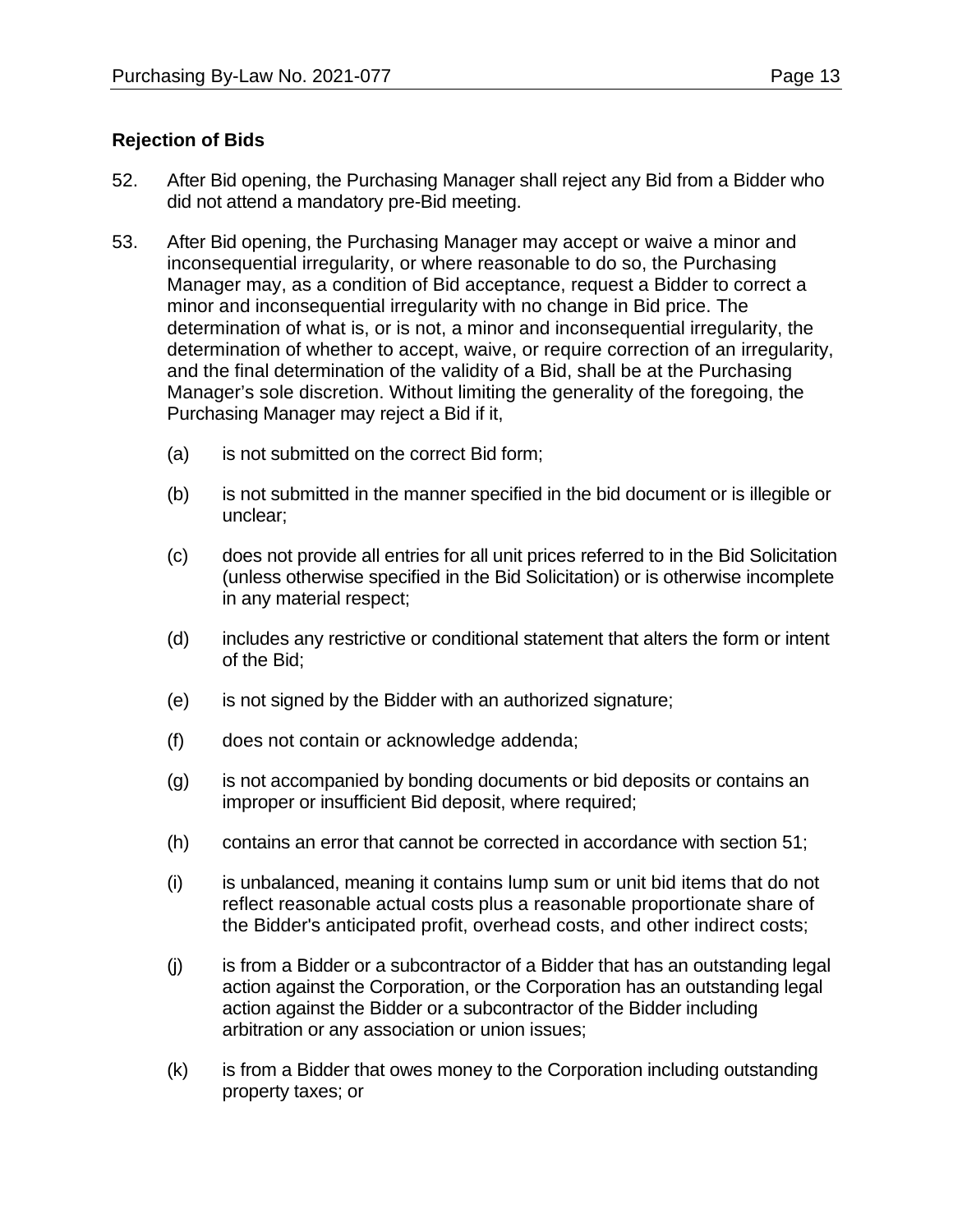- (l) is from a Bidder that is not in compliance with any of the Corporation's policies or regulatory by-laws including, but not limited to the Property Standards By-law.
- 54. Following the opening and recording of Bids, the record of Bids (including rejected Bids) shall be closed in the manner approved by the Purchasing Manager.

## <span id="page-13-0"></span>**Bid Cancellation**

- 55. The Purchasing Manager, in consultation with the Municipal Solicitor and the applicable Department Head, shall have the authority to cancel a Bid Solicitation either before or after the call has closed if,
	- (a) a substantial change in the scope of work or specifications is required;
	- (b) the Goods and/or Services requested no longer meet the Department's requirements;
	- (c) the integrity of the procurement process has been compromised; or
	- (d) the lowest Responsive and Responsible Bid exceeds the approved funding limit.

## <span id="page-13-1"></span>**Absolute Right**

56. The Corporation shall have absolute discretion in the awarding of Contracts and retains the right to reject any or all Bids.

#### <span id="page-13-2"></span>**Local Preference**

- 57. (1) In this section,
	- (a) "Local Bid" means a Bid submitted by a Bidder who operates a business within the Municipality of Clarington; and
	- (b) "Regional Bid" means a Bid submitted by a Bidder who operates a business within the Regional Municipality of Durham.

(2) If, in the opinion of the Purchasing Manager, a competitive market exists and two or more Bids are received which are identical in Cost, provided quality, service and delivery terms are similar, then priority of acceptance shall be first to a Local Bid, if any, and second to a Regional Bid, if any.

(3) Ontario's *Discriminatory Business Practices Act*, R.S.O. 1990, c.D.12 has been established to prevent discrimination in Ontario on the grounds of race, creed, colour, nationality, ancestry, place of origin, sex, or geographical location of persons employed in or engaging in business. Accordingly, other than as noted in subsection (2), preference to a Local Bid or a Regional Bid shall not be given.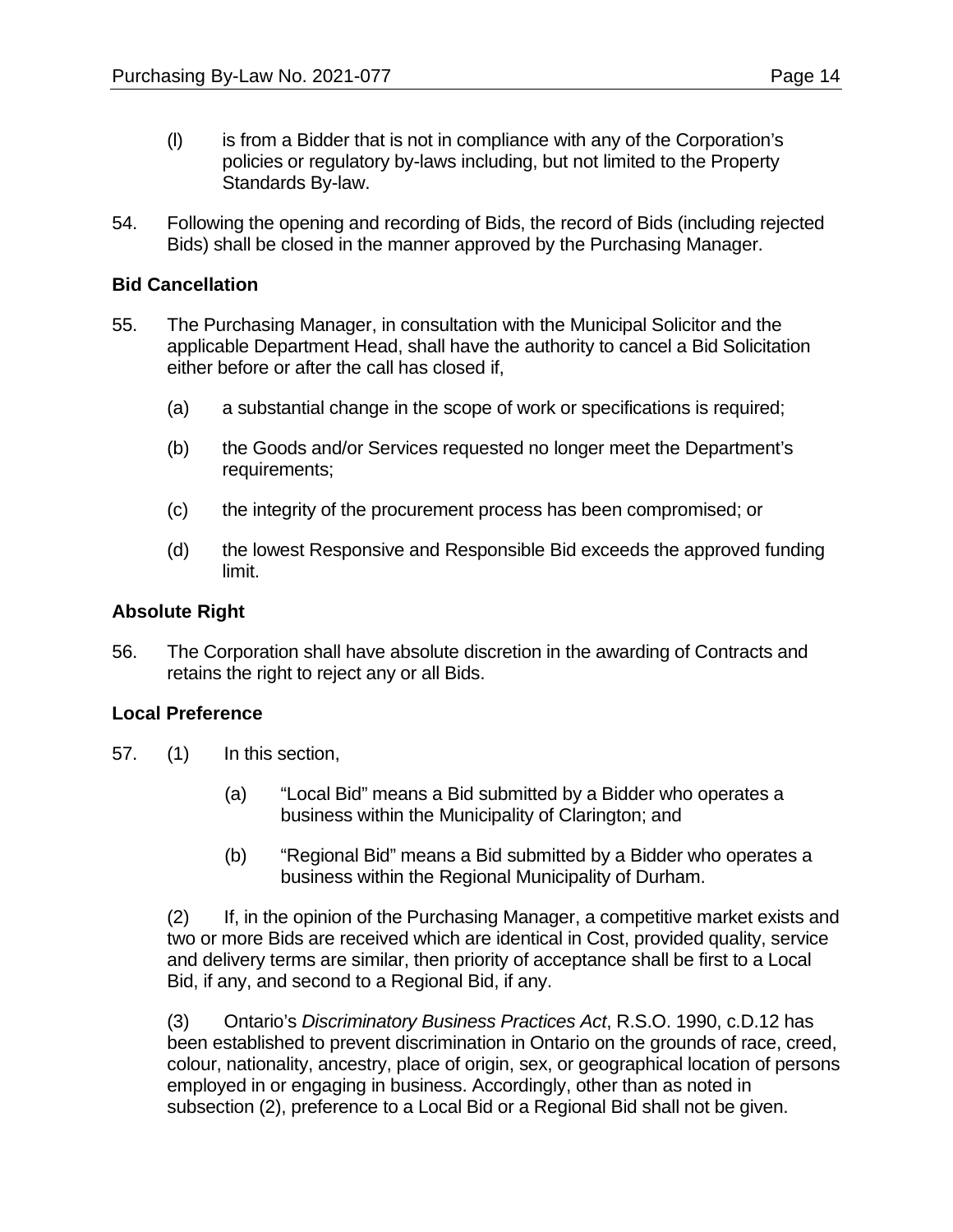## <span id="page-14-0"></span>**Approval Limits and Reporting (Excluding Consulting and Professional Services)**

- 58. The Purchasing Manager shall submit to the Department Head an analysis listing all Quotations and Proposals received with a recommendation for the Department Head's approval if the Cost of the Goods and/or Services does not exceed \$100,000.
- 59. After consulting with the Department Head, the Purchasing Manager shall prepare a report to the CAO for approval if the Cost of the Goods and/or Services does not exceed \$500,000.
- 60. The Purchasing Manager shall prepare a recommendation report to Committee if the Cost of the Goods and/or Services exceeds \$500,000.

#### <span id="page-14-1"></span>**Council Recess Procedures**

61. (1) Notwithstanding section 60, where a matter which would have otherwise been submitted to Committee requires approval during any of Council's recesses, including elections, the CAO shall be authorized to award the Contract if the Treasurer is of the opinion that the price is reasonably reflective of the approved budget allocation and/or is part of the normal operating responsibility of the Department.

(2) The Purchasing Manager shall report all Contracts awarded under subsection (1) to Committee as soon as possible after the conclusion of the recess.

(3) Council shall not vary any action or decision of the Contract awards made in accordance with this section.

#### <span id="page-14-2"></span>**Consulting and Professional Services (Excluding Schedule "A" Exemptions)**

- 62. Where it is estimated that the Cost of Consulting and Professional Services will be less than or equal to \$25,000, the Department may obtain the services directly without issuing a Bid Solicitation.
- 63. Where it is estimated that the Cost of Consulting and Professional Services will be more than \$25,000, the Purchasing Manager shall issue a Bid Solicitation in compliance with this By-Law and prepare a report to the CAO for approval.
- 64. Where it is estimated that the Cost of Consulting and Professional Services will be more than \$50,000, the Purchasing Manager shall issue a bid solicitation, in consultation with the Department Head and shall submit a report to Committee providing a recommendation for award.
- 65. An external consultant who has entered into a Contract for consulting services for a particular phase of a project, may be deemed to have a conflict of interest and be disqualified from submitting a Bid on a later phase of consulting services for the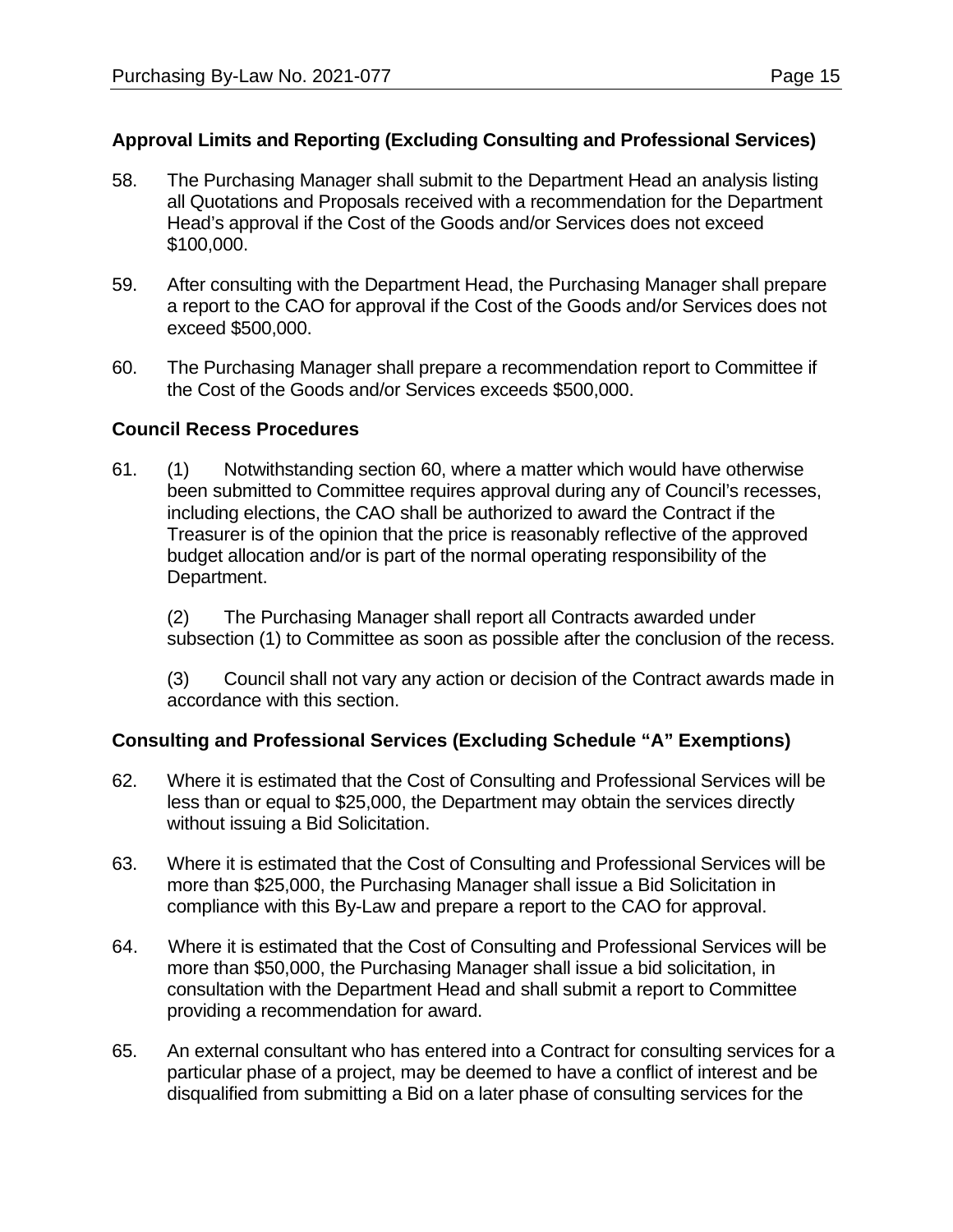same project. Any issue as to whether there is a conflict of interest shall be determined by the Purchasing Manager in consultation with the Department Head. This section shall not apply where a consultant has been requested to provide a budget estimate or general review and estimate for a potential Acquisition.

66. Any consultant authorized to issue a Bid Solicitation on behalf of the Corporation shall comply with this by-law.

## <span id="page-15-0"></span>**Co-operative Purchasing**

67. (1) In this section, "Co-operative Purchasing" means the participation of the Corporation with one or more public agencies, school boards, vendors of record (Provincial), hospitals or other public agencies in a Bid Solicitation.

(2) Co-operative Purchasing shall be utilized when advantageous and practical. In the event of any conflict, the purchasing by-law and procurement practices of the municipality, school board, hospital or other public agency issuing the co-operative Bid shall take precedence over the provisions of this by-law.

#### <span id="page-15-1"></span>**Emergency Purchases**

68. (1) In this section, "Emergency" means a situation or the threat of an impending situation which, in the opinion of the CAO or a Department Head, requires an immediate Acquisition to prevent serious delays, damage to a basic service, risk to health and safety, financial loss or to maintain or restore a basic service provided by the Corporation.

(2) Emergency Acquisitions shall be made by the Purchasing Manager. In the absence of the Purchasing Manager, Emergency Acquisitions may be made by a Department Head.

(3) All Emergency Acquisitions shall be confirmed through a Purchase Order and shall be reported to Committee through a report prepared jointly by the Department Head and the Purchasing Manager if the Cost exceeds \$500,000 or an approved budget limit.

## **Part 4 – General Purchasing Policies**

#### <span id="page-15-3"></span><span id="page-15-2"></span>**Default by Successful Bidder**

- 69. If a successful Bidder fails to execute the Contract or fails to meet any of the requirements of the Contract within the prescribed time, the Contract may be awarded to the next lowest Bidder or cancelled.
- 70. If a successful Bidder defaults on an awarded Contract, the Purchasing Manager is authorized to take remedial action including termination of the Contract and all necessary steps to ensure completion of the project or continued service/supply.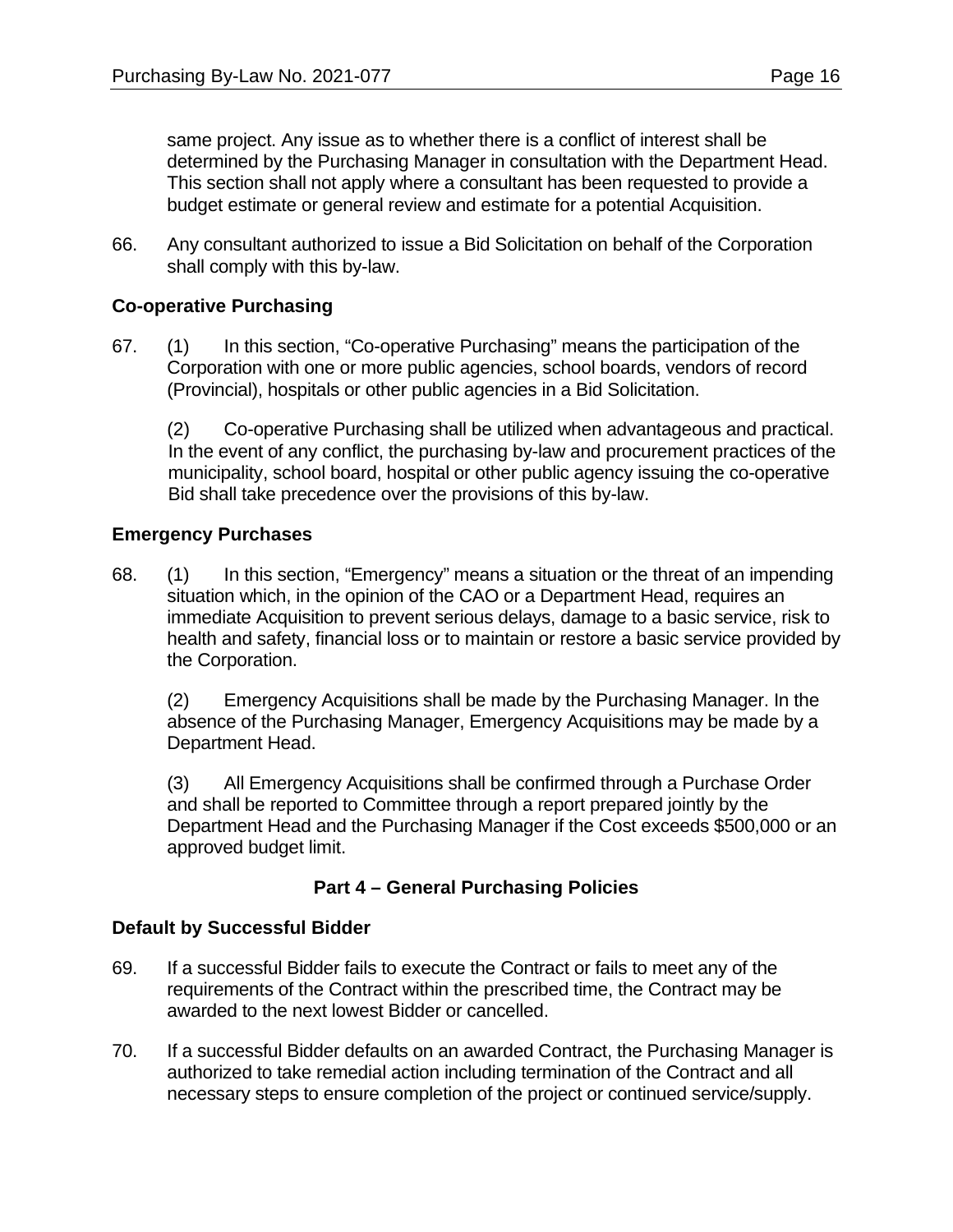The Purchasing Manager, after consultation with the Department Head, may declare that any Bidder who has defaulted on a Contract is ineligible to submit a Bid on any future Contract even if the awarded Contract is not terminated.

71. Should the Purchasing Manager determine that termination of the awarded Contract is the appropriate action in accordance with section 70, whoever awarded the Contract (Council, CAO or Department Head) shall be advised of the termination in writing.

## <span id="page-16-0"></span>**Conflict of Interest**

- 72. The participation of members of Council and employees of the Corporation in the procurement process shall be governed by, in the case of members of Council, the Council Code of Conduct and the *Municipal Conflict of Interest Act*, R.S.O. 1990, c.M.50 as amended and, in the case of employees, by the Code of Ethics Policy E1.
- 73. No employee or Council member shall benefit directly or indirectly from affiliation with the Municipality or show any favouritism to any Person in the procurement of any Goods and/or Services.
- 74. No Person shall offer incentives to any employee of the Corporation or member of Council.
- 75. (1) In this section, "Personal Purchase" means a purchase of Goods and/or Services requested by an elected official, an appointed official or by any other employee of the Corporation that is not required for the purposes of the Corporation or a Local Board.

(2) No Personal Purchases shall be made by the Corporation for any Member of Council, member of a Local Board, or employees of the Corporation.

## <span id="page-16-1"></span>**Access and Disclosure**

- 76. No Corporation employee or any member of Council shall have access to or disclose any details regarding Bids except as permitted by this by-law and the *Municipal Freedom of Information and Protection of Privacy Act*, R.S.O. 1990, c.M.56 as amended.
- 77. In the case of a Bid submitted in response to an RFP, only the total Bid amount for the successful responsive and responsible Bid shall be provided and only upon written request of any Person after completion of negotiations and award of the Contract.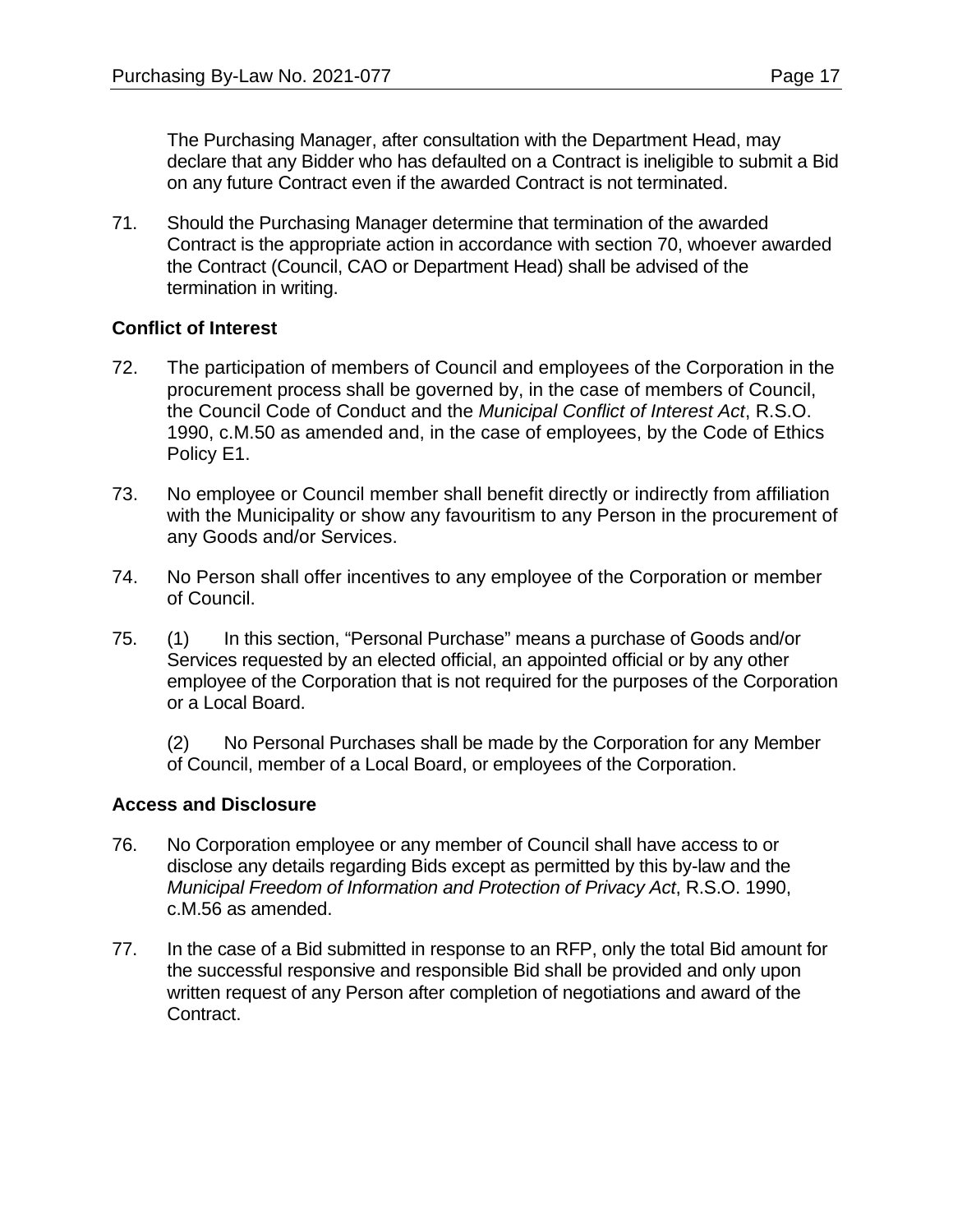## <span id="page-17-0"></span>**Records Retention and Destruction**

78. Bid documents and related material shall be retained in accordance with the Municipality's Records Retention Schedule, as amended.

## <span id="page-17-1"></span>**Complaints and Inquiries**

79. All Bidder or potential Bidder complaints or inquiries, whether addressed to an elected official, the CAO, a Department Head or any member of staff shall be referred to Purchasing Services.

## **Lobbying**

80. All prospective bidders are prohibited from lobbying any member of Council, Municipal staff and consultants, appointed member and any staff of any Board during the period commencing at the time of issuing a bid solicitation and ending at the time of the award of the contract. The Municipality may reject any bid by a Supplier that engages in such lobbying, without further consideration, and may terminate that Supplier's right to continue in the bid solicitation process.

#### <span id="page-17-2"></span>**Insurance**

81. The Treasurer and the Municipal Solicitor shall review, as necessary, Contracts that include provisions relating to liability and insurance.

## <span id="page-17-3"></span>**Purchasing Cards**

82. (1) In this section, "Purchasing Card" means a credit card issued by the Purchasing Manager in accordance with the Purchasing Card Policy.

(2) Purchasing Cards may be used for all purchases as defined in the Purchasing Card Policy where the Goods and/or Services do not fall under the requirements of this by-law. Purchasing Cards are issued on an as needed basis upon approval of the Purchasing Manager and at the request of the Department Head. The Purchasing Manager shall be responsible for the program outlined in the Corporation's Purchasing Card Policy.

#### <span id="page-17-4"></span>**Disposal of Goods**

83. The disposal of surplus or obsolete goods of the Corporation shall be the responsibility of the Purchasing Manager. At least once each calendar year, Department Heads shall provide the Purchasing Manager with a list of such goods. The Purchasing Manager may periodically circulate a list of surplus or obsolete goods to all Departments and Local Boards.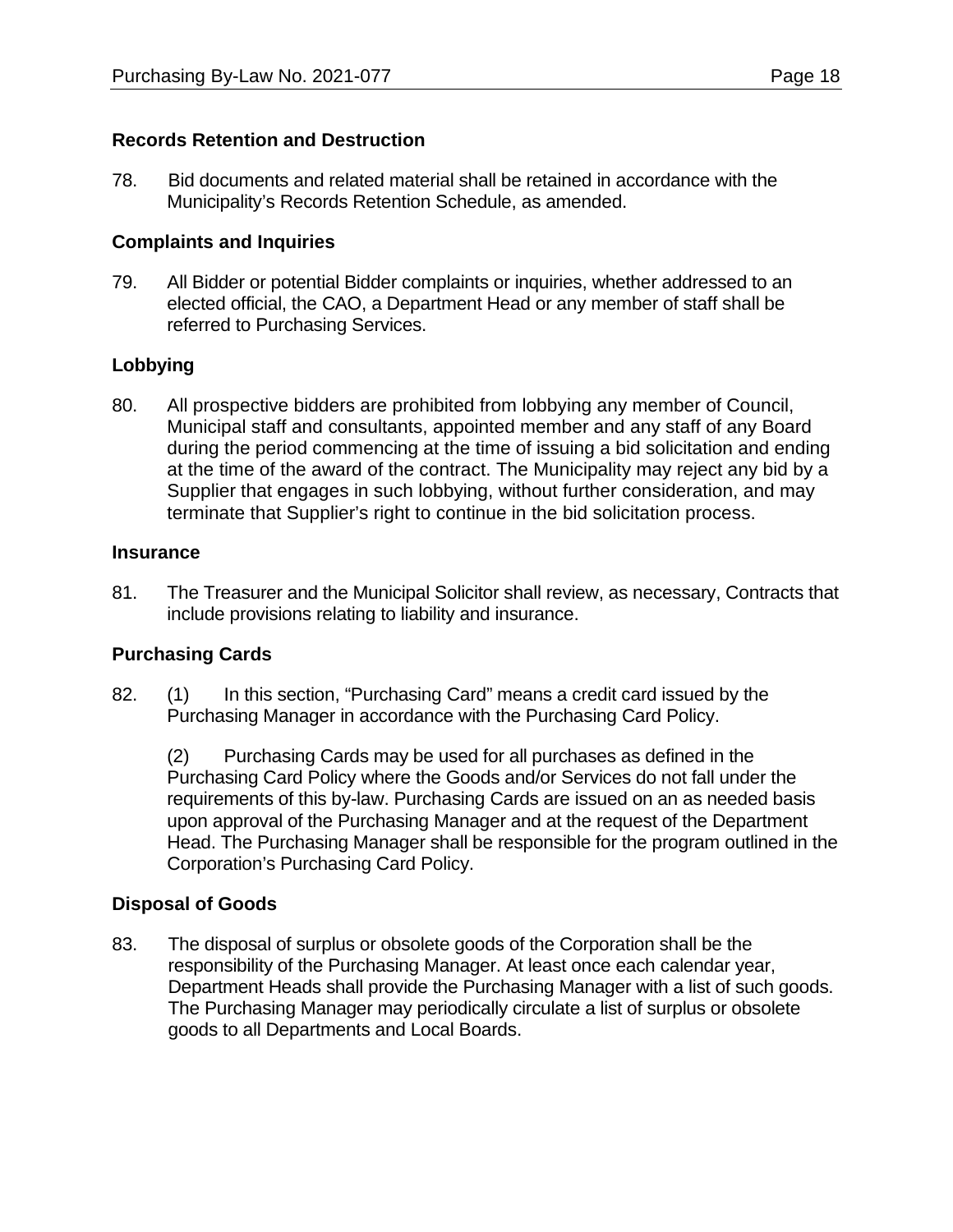- 84. The Purchasing Manager, in consultation with the appropriate Department Head, shall determine the appropriate method of disposal including sale, RFT, RFP, auction, or gratuitous transfer.
- 85. The priority of the disposal shall be in this order: another department within the municipality, trade in on a replacement purchase, local board, other municipality, school board, charity or not for profit organization, public at large.

## <span id="page-18-0"></span>**Over Expenditures**

86. Subsequent to a Contract award, the approval of any over expenditure shall be in accordance with the Corporation's Capital Project Over Expenditure Policy (G5) or subsequently adopted policy for financial controls.

## <span id="page-18-1"></span>**Sustainability**

87. In order to contribute to waste reduction and to increase the development and awareness of environmentally sound purchasing, Acquisitions shall ensure that, wherever reasonably possible, specifications shall provide for expanded use of durable products, reusable products and products (including those used in services) that contain the maximum level of post-consumer waste and/or recyclable content, without significantly affecting the intended use of the product or service. It is recognized that analysis of Cost is required in order to ensure that the products are made available at competitive prices.

#### <span id="page-18-2"></span>**Accessibility for Ontarians with Disabilities Act, 2005 (AODA)**

88. When procuring Goods and/or Services, the Corporation shall incorporate accessibility design criteria and features, except where it is not practicable to do so. Where applicable, procurement documents shall specify the desired accessibility criteria to be met and provide guidelines for the evaluation of the proposals respecting those criteria.

#### **Part 5 – General Provisions**

#### <span id="page-18-4"></span><span id="page-18-3"></span>**By-Law Review**

89. The Purchasing Manager in consultation with appropriate staff shall conduct a detailed review of this by-law no less frequently than every five years.

#### <span id="page-18-5"></span>**Repeal**

90. By-Law #2015-022 is hereby repealed.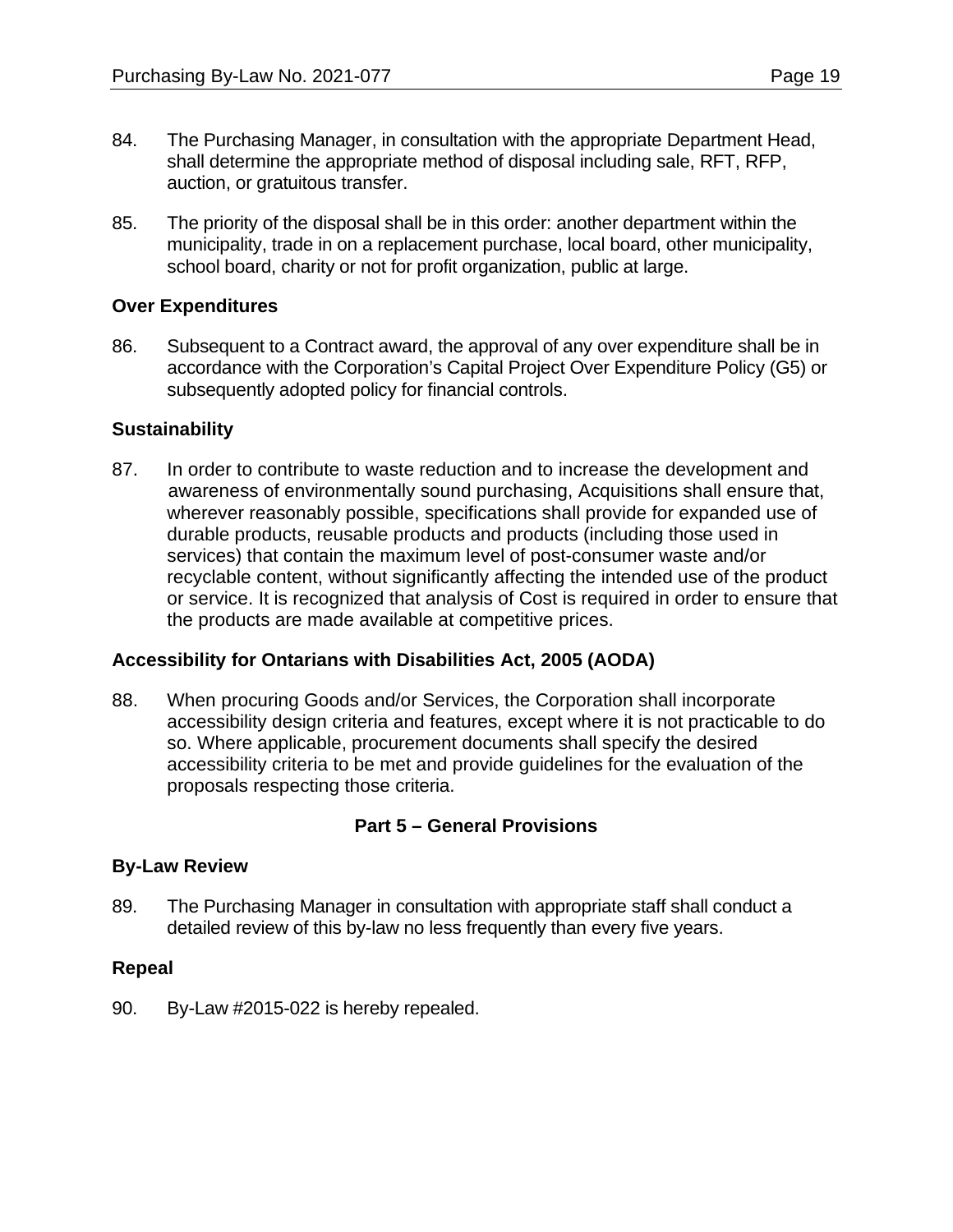## **Effective Date**

This By-law shall take effect on the date that it is passed by Council. 91.

Passed in Open Council this 18th day of October, 2021

Adrian Foster, Mayor

Lune June Gallagher, Municipal Clerk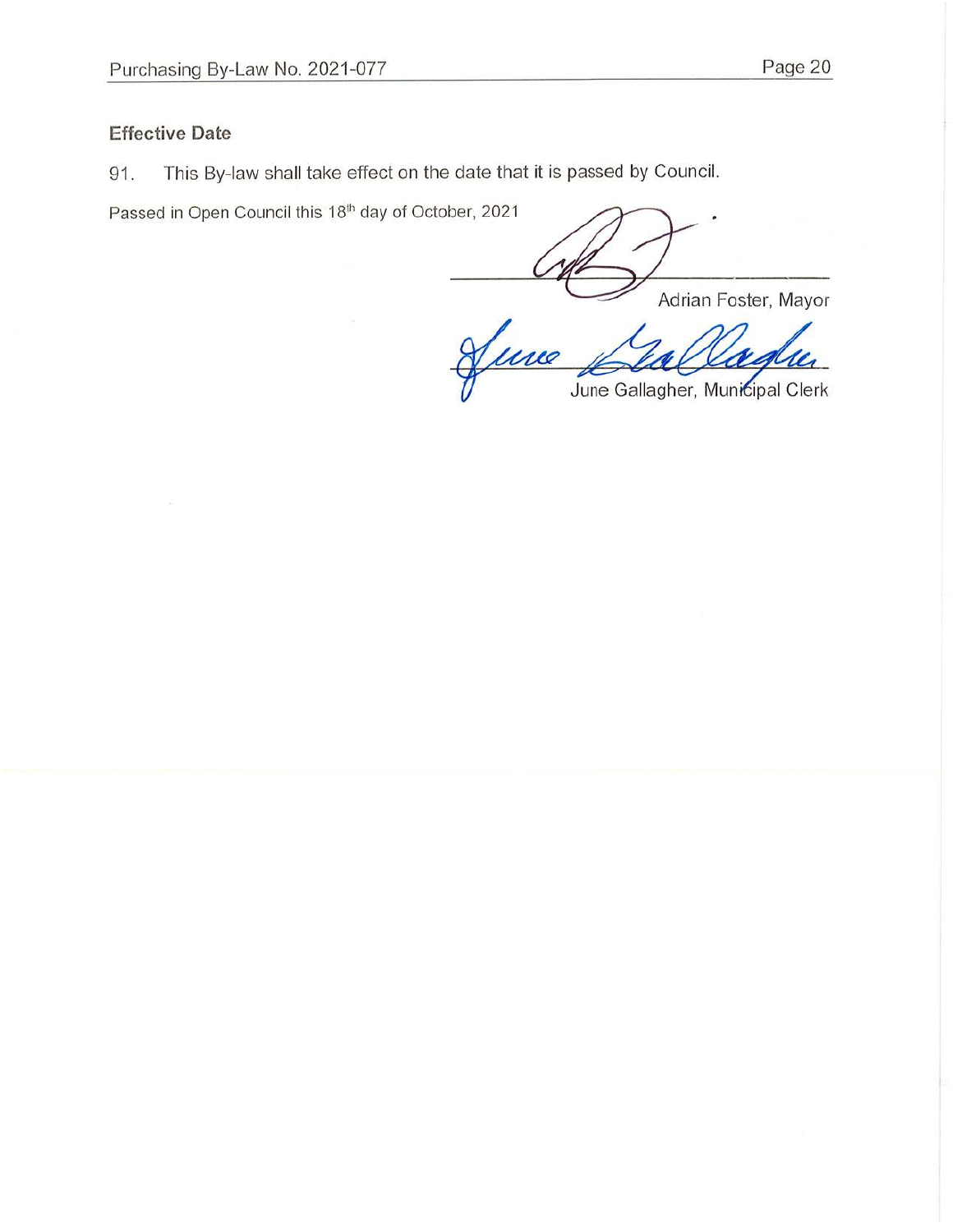## **Schedule "A"**

## EXEMPT GOODS AND SERVICES

- <span id="page-20-0"></span>1. Petty Cash Items
- 2. Training and Education
	- a. Conferences
	- b. Courses
	- c. Conventions
	- d. Magazines
	- e. Memberships
	- f. Periodicals
	- g. Seminars
	- h. Staff Development
	- i. Staff Workshops
	- j. Staff Reports
	- k. Subscriptions
	- l. Trainers (Includes Workshop & Seminars)
- 3. Refundable Employee Expenses
	- a. Advances
	- b. Meal Allowances
	- c. Miscellaneous
	- d. Travel Expenses
	- e. Entertainment Expenses
- 4. Employer's General Expenses
	- a. Payroll Deduction Remittances
	- b. Medicals
	- c. Licenses (Vehicles, Software, Communications, etc.)
	- d. Debenture Payments
	- e. Insurance
	- f. Grants and Agencies
	- g. Damage Claims
	- h. Petty Cash Replenishment
	- i. Land & Building Lease Payments Made by Municipality
	- j. Tax Remittances
	- k. Sinking Fund Payments
	- l. Newspaper Advertising and Public Notices
	- m. Day Camp or Other Similar Admission Fees
	- n. Software or Equipment Maintenance Agreements
- 5. Certain Professional and other Services
	- a. Committee Fees
	- b. Counselling Services